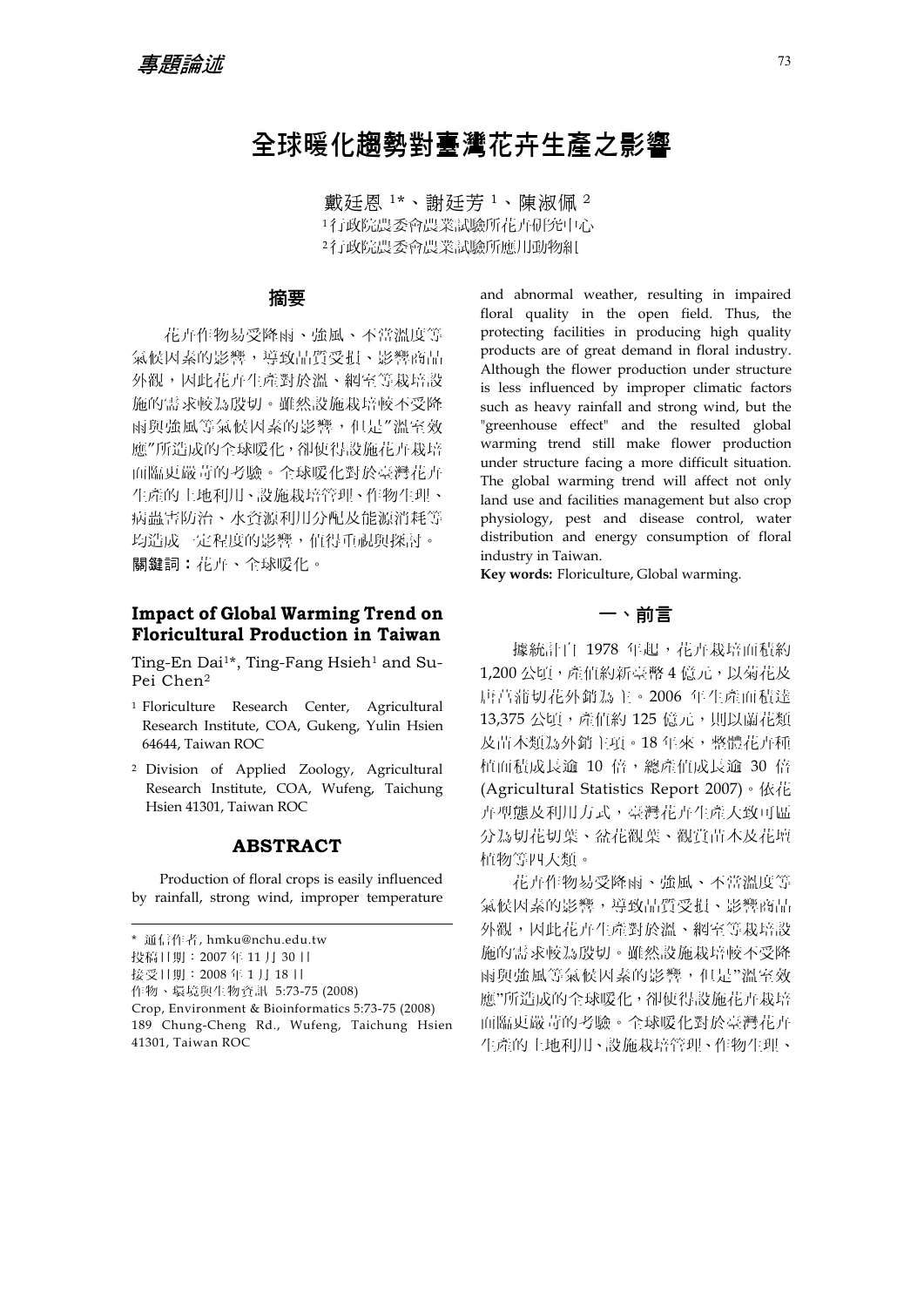病蟲害防治、水資源利用分配及能源消耗等 均造成一定程度的影響。

# 二、 全球暖化對於花卉設施栽培管理 之影響

除觀賞苗木多數仍以露地栽培為主之 外,臺灣適合花卉露地栽培的期間越來越有 限。為提升花卉品質及週年穩定生產供應市 場,迫使國內的花卉生產逐漸進入設施栽培 階段。設施種類也由網室、塑膠布遮雨等簡 易設施,逐漸發展成為具有精密環控及自動 化設備的溫室。溫帶地區溫室的主要功能為 冬季加溫,而臺灣位處亞熱帶及熱帶地區, 如何降低夏季溫室栽培的設施內高溫,則為 自動化環控的重點。但是近年來全球暖化, 溫度上升,暖冬現象愈來愈明顯,使得臺灣 的溫室花卉生產,除夏季降溫之外,逐漸面 臨冬季降溫的需求。以蝴蝶蘭栽培為例,原 本中海拔山區便可有足夠低溫進行催花,現 在不僅平地溫室紛紛加裝冷氣,就連山區催 花溫室也因低溫不足或不穩定,而必須加裝 冷氣等降溫設備。

### 三、全球暖化對於花卉作物生理之影響

溫室效應是一自然現象,如果地球沒有 大氣,所有來自於太陽的能量將無法保持, 地表的平均溫度將大幅降低。大氣的存在使 地表氣溫上升,溫室效應是造成此一溫度差 距的主要原因。地球大氣中的許多氣體可以 幫助維持能量,減少能量的損失,使得地表 溫度升高。這些氣體的影響類似農業用溫室 的暖化作用,因此稱為溫室氣體,它們的影 響則稱為溫室效應。造成全球暖化的"溫室效 應"主要肇因於大氣中"二氧化碳"的累積,二 氧化碳濃度提高是造成溫室效應的主要原因 之一。對於植物生產而言,全球暖化並不完 全只產生負面影響。雖然大氣中二氧化碳濃 度的提高造成溫室效應,然而二氧化碳也是 植物光合作用的材料。高濃度的二氧化碳有 助於作物生長,因此於溫室中添加二氧化碳 (碳肥)可以促進花卉生產,常見於溫室花卉生 產的利用。

暖冬效應讓原本有效的產期調節措施變 得難以掌控,原本預計冬季或來年春季採收 的花卉,因為冬季氣溫升高,花卉因而提早 盛開,造成品質不如預期而且產量大增,導 致批發價格下跌。冬季溫度上升,更讓不少 花卉的開花時序改變。春季才正常開放的櫻 花,夏天期間在颱風過境後造成大量落葉, 使植物誤以為冬季已經降臨而提早進入休 眠,而且又因提早落葉使得休眠程度不足。 如果有一段期間的日夜溫差再遇到"秋老虎" 現象,秋冬季溫度突然上升,休眠程度較淺 的櫻花植株或品種,就會在九月底的秋天開 花。木棉於冬季時節落葉,並在落葉時花芽 發育,等待翌年春天時盛開,但在溫度升高 的暖冬,將使得木棉未落葉而保持常綠。

#### 四、全球暖化對於花卉病害發生之影響

氣候因素,包括溫度、降雨、濕度、日 照、風速及通氣等,均可影響植物病害的發 生與傳播。病害的發生常與極端或反常的氣 候條件有關,例如雨季的提早或延遲、空氣 濕度的減少或增加 (Rosenzweig *et al*. 2000)。最近的氣候暖化趨勢,造成夜間和冬 季溫度上升,更可能促使農作物病害的發 生。高溫、高濕及大量降雨,亦會促進植物 病害的傳播,例如溫暖潮濕的環境加速病原 菌孢子發芽,增生細菌、真菌,並將影響土 生線蟲的生活史;而低濕的環境則有利於白 粉病的發生 (Rosenzweig *et al*. 2000)。而由 於氣候暖化增加植物病害的發生,為了有效 防治病害,將必須增加化學藥劑的使用,則 又將對人類健康及生態環境造成不利影響。

#### 五、全球暖化對於花卉蟲害發生之影響

昆蟲之生存與發育受多種因素所影響。 對大多數昆蟲而言,當全球溫度上升 2-3℃ 時,並不會產生明顯的如滯育(diapause)或死 亡等高溫障礙,反而全球暖化將增加其有效